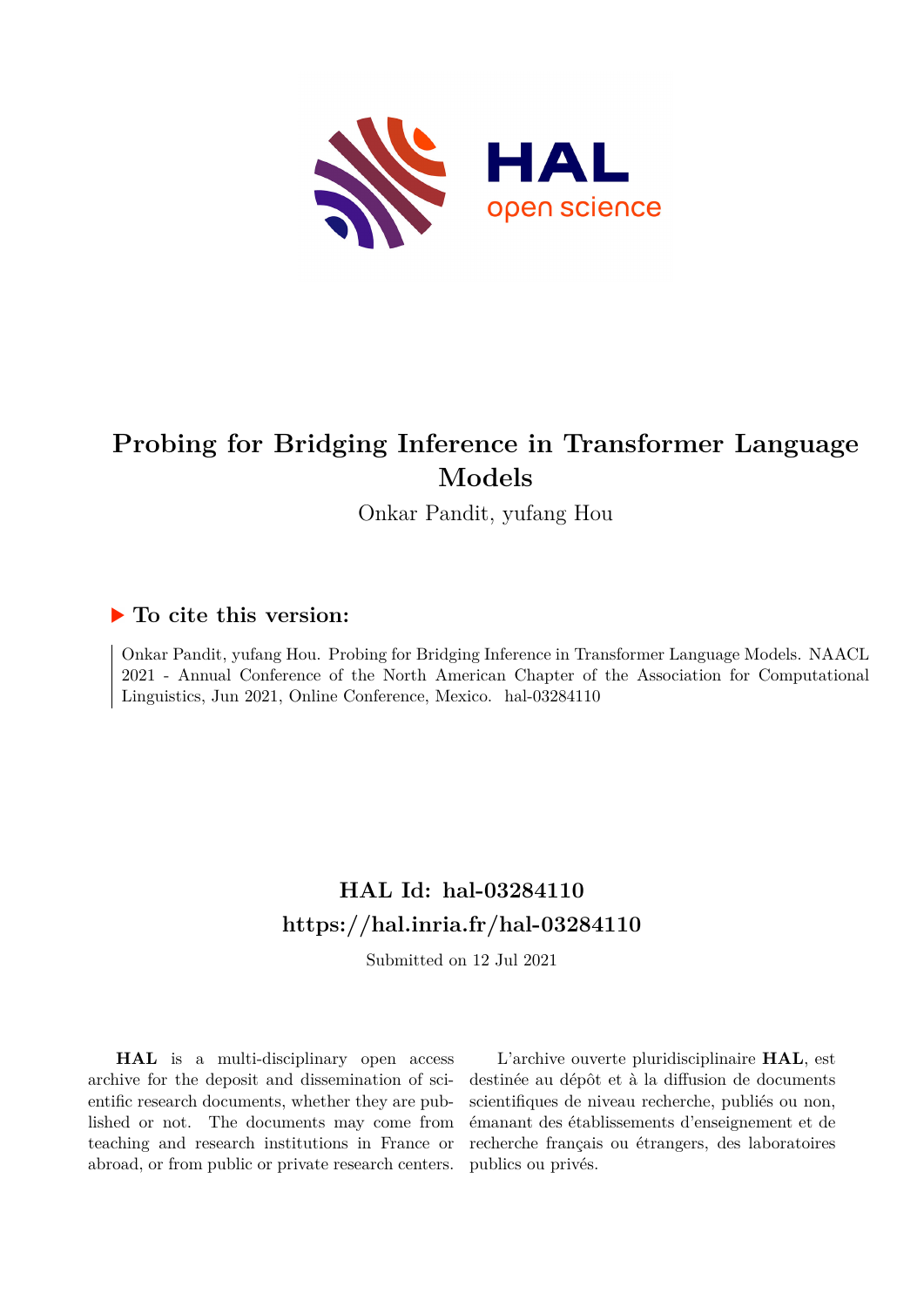## Probing for Bridging Inference in Transformer Language Models

Onkar Pandit University of Lille, INRIA Lille, CNRS, Centrale Lille,UMR 9189-CRIStAL, F-59000, Lille, France onkar.pandit@inria.fr

Abstract

We probe pre-trained transformer language models for bridging inference. We first investigate individual attention heads in BERT and observe that attention heads at higher layers prominently focus on bridging relations incomparison with the lower and middle layers, also, few specific attention heads concentrate consistently on bridging. More importantly, we consider language models as a whole in our second approach where bridging anaphora resolution is formulated as a masked token prediction task (*Of-Cloze test*). Our formulation produces optimistic results without any finetuning, which indicates that pre-trained language models substantially capture bridging inference. Our further investigation shows that the distance between anaphor-antecedent and the context provided to language models play an important role in the inference.

## 1 Introduction

Bridging inference involves connecting conceptually related discourse entities − anaphors and antecedents (Clark, 1975). A bridging anaphor shares *non-identical* relation with its antecedent and depends on it for complete interpretation. This differs from *coreference resolution* which links mentions that refer to the same entity (i.e., mentions in the same entity share identical relations). Consider the following example −

"*In Poland's rapid shift from socialism to an undefined alternative, environmental issues have become a cutting edge of broader movements to restructure the economy, cut cumbersome bureaucracies , and democratize local politics.*"

Bridging inference connects the anaphor "*the economy*" and its antecedent "*Poland*" and deduces that "the economy" specifically refers to "the economy of Poland".

We want to investigate if the pre-trained transformer language models capture any bridging inference information. Recently there has been an in-

Dublin, Ireland yhou@ie.ibm.com creasing interest in analyzing pre-trained language models' ability at capturing syntactic information (Clark et al., 2019), semantic information (Kovaleva et al., 2019), as well as commonsense knowl-

Yufang Hou IBM Research Europe

edge (Talmor et al., 2020). There are also a few studies focusing on probing coreference information in pre-tained language models (Clark et al., 2019; Sorodoc et al., 2020). So far, there has no work on analyzing bridging, which is an important type of entity referential information. We try to fill this gap in our work.

We employ two different but complementary approaches for the probing of pre-trained transformer language models for bridging inference. In the first approach (Section 4), we investigate the core internal part of transformer models – self-attention heads in vanilla BERT (Devlin et al., 2019). We look at the attention heads of each layer separately and measure the proportion of attention paid from anaphor to antecedent and vice versa. This captures the magnitude of bridging signal corresponding to each attention head. We observed that attention heads of higher layers are more active at attending at bridging relations as well as some of the individual attention heads prominently look at the bridging inference information.

In the second approach (Section 5), we treat pretrained transformer language models as a black box and form bridging inference as a masked token prediction task. This formulation takes into consideration the whole architecture and weights of the model rather than concentrating on individual layers or attention heads, thus, complementing our first approach where we looked at the individual parts of the transformer model. For each bridging anaphor, we provide input as "*context anaphor of [MASK]*" to language models and get the scores of different antecedent candidates for mask tokens. We then select the highest scoring candidate as the predicted antecedent. Surprisingly, the best variation of this approach produces a high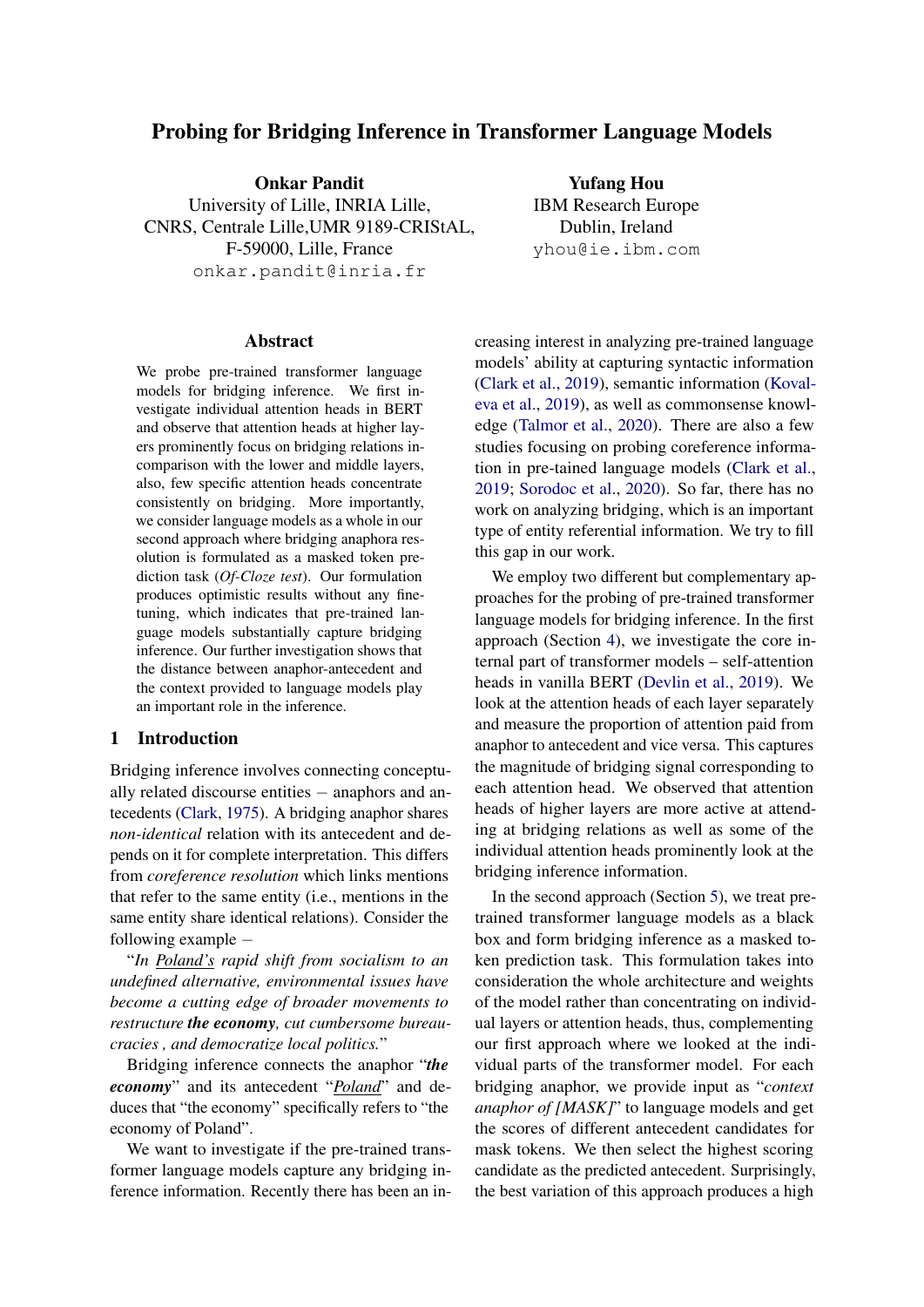accuracy score of 28.05% for bridging anaphora resolution on ISNotes (Markert et al., 2012) data without any task-specific fine-tuning of the model. On the same corpus, the current state-of-the-art bridging anaphora resolution model *BARQA* (Hou, 2020a) achieves an accuracy of 50.08%, while a solid mention-entity pairwise model with carefully crafted semantic features (Hou et al., 2013) produces an accuracy score of 36.35%. This shows that substantial bridging information is captured in the pre-trained transformer language models.

Bridging inference requires both commonsense world knowledge as well as context-dependent text understanding. The above-mentioned fill-in-thegap formulation for the antecedent selection task is flexible enough to easily explore the role of different types of context for bridging inference. Our analysis shows that pre-trained language models capture bridging inference substantially however the overall performance depends on the context provided to the model. It is also observed that bigger language models are more accurate at capturing bridging information.

This work has two main contributions. First, we thoroughly investigate bridging information encoded in pre-trained language models using two probing approaches (*attention heads analysis* and *fill-in-the-gap*). Second, we provide a deeper understanding of the bridging referential capabilities in the current pre-trained language models. Our experimental code is available at [https://github.](https://github.com/oapandit/probBertForbridging) [com/oapandit/probBertForbridging](https://github.com/oapandit/probBertForbridging).

## 2 Related Work

Entity Referential Probing. Previous studies on entity referential probing mainly focus on coreference. Clark et al. (2019) showed that certain attention heads in pre-trained BERT correspond well to the linguistic knowledge of coreference. Particularly, the authors found that one of BERT's attention heads achieves reasonable coreference resolution performance compared to a string-matching baseline and performs close to a simple rule-based system. Sorodoc et al. (2020) investigated the factors affecting pronoun resolution in transformer architectures. They found that transformer-based language models capture both grammatical properties and semantico-referential information for pronoun resolution. Recently, Hou (2020b) analyzed the attention patterns of a fine-tuned BERT model for information status (IS) classification and found

that the model pays more attention to signals that correspond well to the linguistic features of each IS class. For instance, the model learns to focus on a few premodifiers (e.g., "more", "other", and "higher") that indicate the comparison between two entities. In this work, we focus on probing bridging, which is a more challenging entity referential relation and one of the oldest topics in computational linguistics (Clark, 1975; Bos et al., 1995; Asher and Lascarides, 1998).

Attention Analysis. Recently there has been an increasing interest in analyzing attention heads in transformer language models. Although some researchers argue that attention does not explain model predictions (Jain and Wallace, 2019), analyzing attention weights still can help us to understand information learned by the models (Clark et al., 2019). Researchers have found that some BERT heads specialize in certain types of syntactic relations (Htut et al., 2019). Kovaleva et al. (2019) reported that pre-trained BERT's heads encode information correlated to FrameNet's relations between frame-evoking lexical units (predicates, such as "*address*") and core frame elements (such as "*issues*"). In our work, we try to analyze whether certain attention heads in a pre-trained BERT model capture bridging relations between entities in an input text.

Fill-in-the-gap Probing. One of the popular approaches to probe pre-trained language models is fill-in-the-gap probing, in which the researchers have constructed various probing datasets to test a model's ability on different aspects. Goldberg (2019) found that BERT considers subject-verb agreement when performing the cloze task. Petroni et al. (2019) reported that factual knowledge can be recovered surprisingly well from pre-trained language models. For instance, "JDK is developed by [Oracle]". Similarly, we apply fill-in-the-gap to probe bridging by formulating bridging anaphora resolution as a *of-Cloze test*.

Commonsense Knowledge Probing. A lot of work has been carried out to analyze various types of commonsense knowledge encoded in transformer language models. Talmor et al. (2020) constructed a set of probing datasets and test whether specific reasoning skills are captured by pre-trained language models, such as age comparison and antonym negation. Da and Kasai (2019) found that pre-trained BERT failed to encode some ab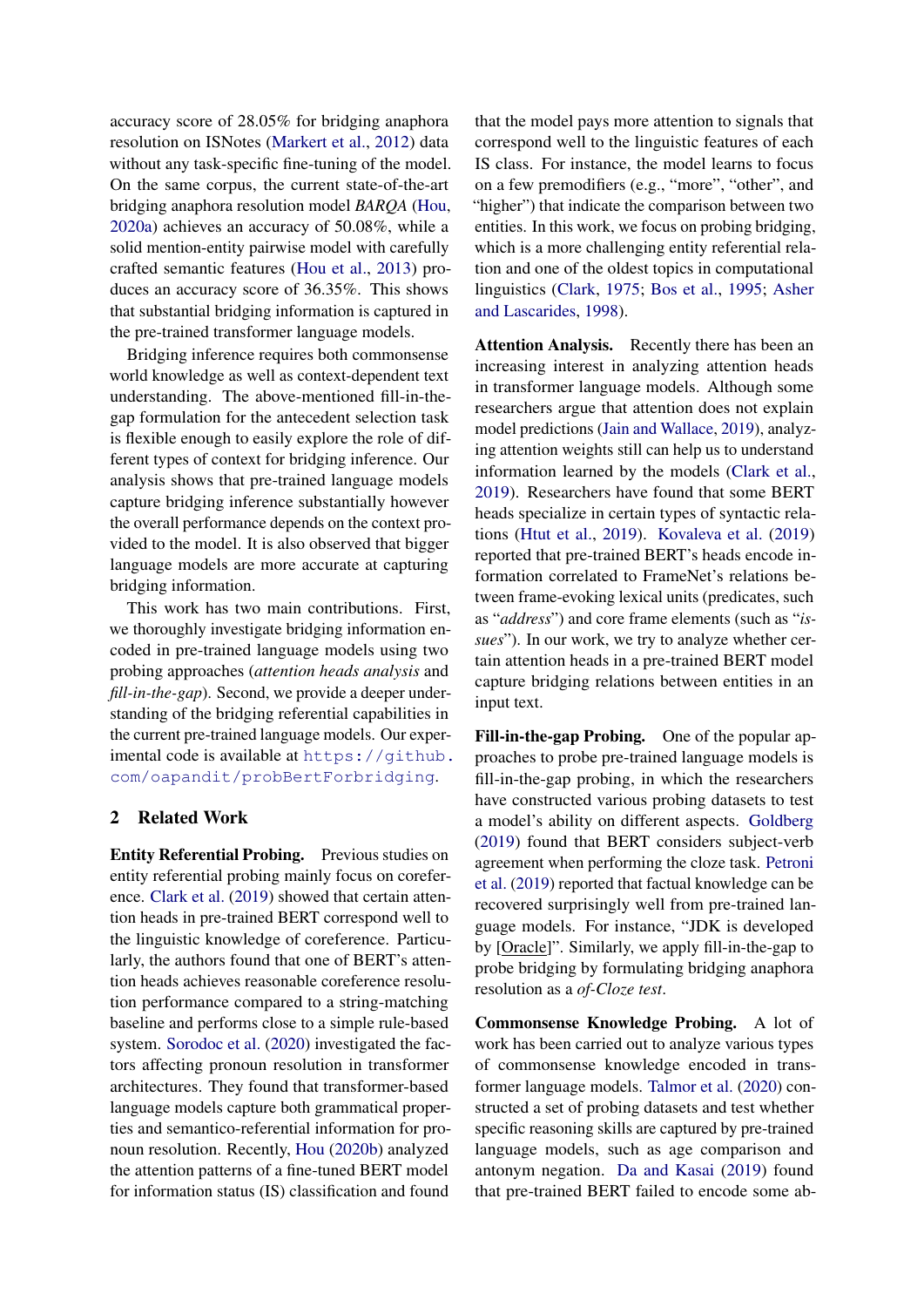stract attributes of objects, as well as visual and perceptual properties that are likely to be assumed rather than mentioned.

In our work, we focus on investigating the effect of context on bridging inference using a wellestablished task on bridging resolution. We extensively analyze the impacts of different contexts for bridging anaphora resolution. We found that a pre-trained BERT model achieves reasonable results for bridging anaphora resolution by using the word "*of*" as the additional context. This indicates that pre-trained language models capture certain commonsense world knowledge for bridging.

## 3 Methodology

In this paper, we mainly investigate the following research questions:

- How important are the self-attention patterns of different heads for bridging anaphora resolution?
- Whether pre-trained LMs capture information beneficial for resolving bridging anaphora in English?
- How does distance between anaphorantecedent and context influence pre-trained language models for bridging inference?

We designed a series of experiments to answer these questions which will be detailed in the coming sections. In these experiments, we used Py-Torch (Wolf et al., 2020) implementation of BERTbase-cased, BERT-large-cased, ROBERTA-base and ROBERTA-large pre-trained transformer language models with the standard number of layers, attention heads, and parameters. In the attention head-based experiments, we have limited our investigation only to the BERT-base-cased model as it is relatively smaller compared to other models and findings of this model can be generalized to other models as well.

Probing Dataset We used ISNotes (Markert et al., 2012) dataset for all experiments. We choose this corpus because it contains "unrestricted anaphoric referential bridging" annotations among all available English bridging corpora (Roesiger et al., 2018) which covers a wide range of different relations. ISNotes contains 663 bridging anaphors but only 622 anaphors have noun phrase



Figure 1: Bridging signals with BERT-base-cased model with only anaphor and antecedent sentences provided. Bridging signals from anaphor to antecedent are shown in the first heatmap and the reverse signals in the second. In both heatmaps, the x-axis shows the attention head number and the y-axis shows the layer number.

antecedents.<sup>1</sup> In our experiments, we only consider these 622 anaphors for investigation. For any anaphor, the predicted antecedent is selected from the set of antecedent candidates. This set is formed by considering all the mentions which occur before the anaphor. We obtained the candidate set for each anaphor by considering "gold mentions" annotated in ISNotes. Further, we observed that only 531 anaphors have antecedents in either previous 2 sentences from the anaphor or the first sentence of the document. Therefore, in the experiments when antecedent candidates are considered from the window of previous two sentences plus the document's first sentence, only 531 anaphors are considered. In all the experiments, accuracy is measured as the ratio between correctly linked anaphors to the total anaphors used in that particular experiment (not total 663 anaphors).

## 4 Probing Individual Attention Heads

Attention heads are an important part of transformer based language models. Each layer consists of a certain number of attention heads depending on the model design and each attention head assigns different attention weight from every token of the input sentence to all the tokens. In our approach, we measure the attention flow between anaphors and antecedents for each attention head separately. In this experiment we investigate all the attention heads of every layer one-by-one. Specifically, the BERT-base-cased model used for probing contains 12 layers and 12 attention heads at each layer. Therefore, we investigate 144 attention heads for their ability to capture bridging signals.

 $<sup>1</sup>A$  small number of bridging antecedents in ISNotes are</sup> represented by verbs or clauses.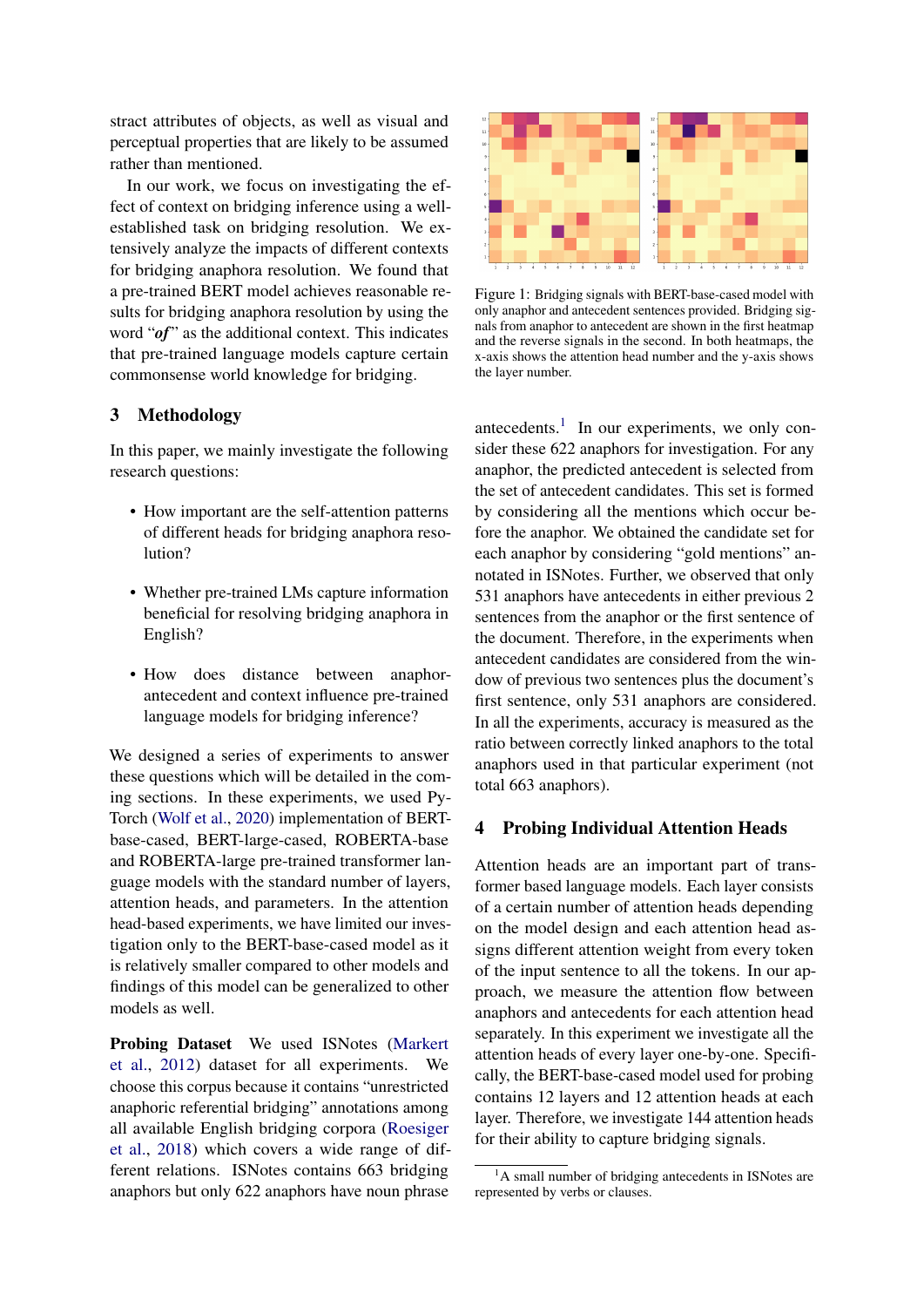

(e) Anaphor-antecedent sent. distance between 6 and 10

Figure 2: Bridging signals in the pre-trained BERT-basecased model with the input including all the sentences between an anaphor and its antecedent. Different heatmaps are shown depending on the sentence distance between anaphor and antecedent. The first heatmap in each row shows the signals from anaphor to antecedent and the second one from antecedent to anaphor. All the heatmaps present the attention heads on the x-axis and the layer numbers on the y-axis.

#### 4.1 Bridging Signal

We look for two distinct bridging signals  $-$  one from anaphor to antecedent and other from antecedent to anaphor. The bridging signal from anaphor to antecedent is calculated as the ratio of the attention weight assigned to antecedent and the total cumulative attention paid to all the words in the input. Similarly, the bridging signal from antecedent to anaphor is found in a reverse way.

There are two difficulties while getting the attention weights corresponding to anaphor or antecedent. First, the anaphor or antecedent can be a phrase with multiple words. So, we need to decide how to aggregate words' weights. For this, we decide to consider the semantic heads of both anaphor and antecedent, and get the attention weight between them. For instance, the semantic head for "*the political value of imposing sanction against South Africa*" is "*value*". Most of the time, a semantic head of an NP is its syntactic head word as in the above example. However, for coordinated NPs such as "*the courts and the justice department*", the syntactic head will be "*and*" which does not reflect this NP's semantic meaning. In such cases, we use the head word of the first element as its semantic head (i.e., *courts*).

Secondly, transformer language models use the wordpiece tokenizer to break words further. This produces multiple tokens from a single word if this word is absent from the language model's dictionary. Here, for a bridging anaphor  $a$  and its head word  $a_h$ , we first calculate the average weight of all word piece tokens of the head word  $a_h$  to other words. From these weights, we consider the weight from the anaphor a to its antecedent  $(w_1)$ . Subsequently, we add weights from  $a<sub>h</sub>$  to all other tokens present in the sentence and normalize the weight using sentence length  $(w_2)$ . Note that we neglected weights assigned to special tokens (i.e. [CLS], [SEP], [PAD], etc.,) while calculating both weights as previous work suggest that these special tokens are heavily attended in deep heads and might be used as a no-op for attention heads (Clark et al., 2019). Finally, bridging signal is measured as the ratio between  $w_1$  and  $w_2$  as mentioned earlier.

#### 4.2 Experimental Setup

We provide sentences containing a bridging anaphor  $(Ana)$  and its antecedent  $(Ante)$  to the pre-trained BERT model as a single sentence without the "[SEP]" token in-between. However, an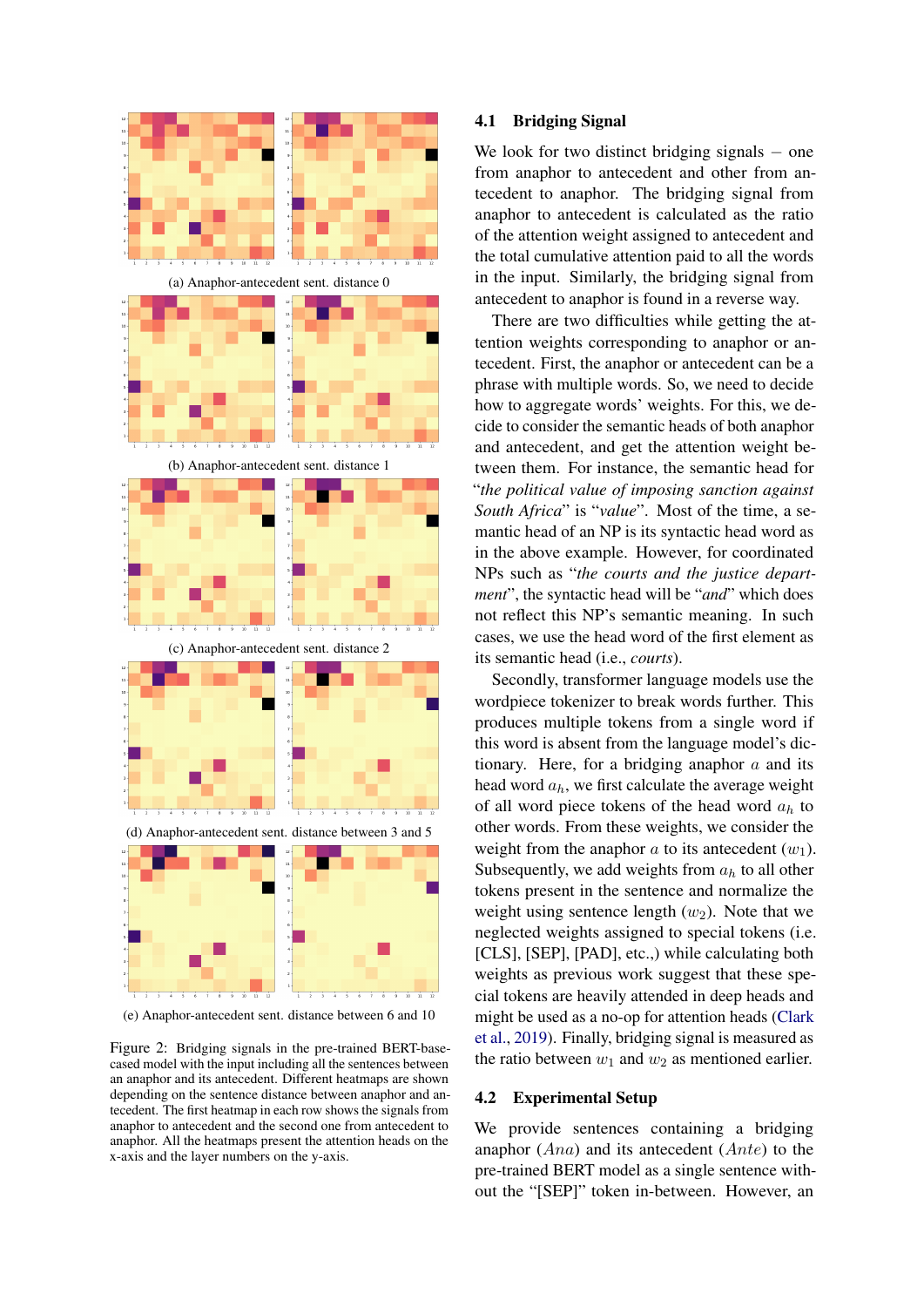anaphor and its antecedent do not always lie in the same or adjacent sentence(s). Therefore, we design two different experiments. In the first setup, we provide the model with only those sentences which contain Ana and Ante while ignoring all the other sentences in-between. This setting is a bit unnatural as we are not following the original discourse narration. In the second setup, we provide the model with sentences which contain Ana and Ante as well as all the other sentences between Ana and Ante. Note that in both experiments we add markers to denote the anaphor and its antecedent in order to get exact corresponding attention weights.

#### 4.3 Results With Only Ana-Ante Sentences

For the input of only sentences containing anaphors and antecedents, we plot the bridging signals corresponding to each attention head separately (see the heatmaps in Figure 1). The left heatmap shows the signals from anaphors to antecedents and the right one shows the signals from antecedents to anaphors. Both heatmaps are based on the pretrained BERT-base-cased model. The x-axis represents the number of attention heads from 1-12 and the y-axis represents the number of layers from 1- 12. The darker shade of the color indicates stronger bridging signals and brighter color indicates a weak signal.

The plot shows that the lower layers capture stronger bridging signal in comparison with the middle layers with an exception at the first attention head in the fifth layer. Also, the higher layers pay most attention to bridging relations in comparison to the middle and lower layers. The observation is consistent in both directions − from anaphors to antecedents and from antecedents to anaphors.

### 4.4 Results With All Sentences

As stated earlier, for an anaphor, the antecedent can lie in the same sentence or any previous sentence. This demands a separate investigation of bridging signals depending on the distance (measured in terms of sentences) between anaphors and antecedents. Therefore, we plot bridging signals captured by all attention heads depending on the distance between anaphors and antecedents in Figure 2.

The first plot shows the signals between anaphors and antecedents where the distance between them is 0 (i.e., they occur in the same sentence). The second and the third plots show the bridging signals between anaphors and antecedents

in which the anaphor-antecedent sentence distance is 1 and 2, respectively.

In ISNotes, 77% of anaphors have antecedents occurring in the same or up to two sentences prior to the anaphor. The remaining anaphors have distant antecedents and each distance group only contains a small number of anaphor-antecedent pairs. Therefore, we divide the remaining anaphors into two coarse groups. The plots in Figure 2d and Figure 2e are plotted by combining anaphorantecedent pairs which are apart by 3 to 5 sentences and 6 to 10 sentences, respectively. Note that we could not plot attention signals for bridging pairs with sentence distance longer than 10 sentences because of the limitation of the input size in BERT.

We observe that, the patterns which are visible with only anaphor-antecedent sentences as the input (Section 4.3) are consistent even with considering all the sentences between anaphors and antecedents. It is clear that higher layers attend more to bridging relations in comparison with lower and middle layers. Also, the lower layers fail to capture bridging signal as the distance between anaphors and antecedents increases. Attention weights assigned by certain attention heads (5:1, 9:12, 11:3 and 12:2-4) are fairly consistent. One more important thing to observe is that as the distance between anaphors and antecedents increases the overall bridging signal decreases. This can be observed by looking at all the heatmaps in Figure 2 as the heatmaps with lower distances are on the darker side.

#### 4.5 Discussion

Based on the results from the previous two experiments, we observed that in the pre-trained BERT model, the higher layers pay more attention to bridging relations in comparison with the middle and the lower layers. This observation is in-line with other studies in which the authors found that simple surface features were captured in the lower layers and complex phenomenons like coreference were captured in the higher layers (Jawahar et al., 2019). Also, the overall attention decreases with the increase in the distance between anaphors and antecedents.

We also observed that there are some prominent attention heads which consistently capture bridging relations (5:1, 9:12, 11:3 and 12:2-4). In order to check which bridging relations are easier or harder for these prominent attention heads to capture, we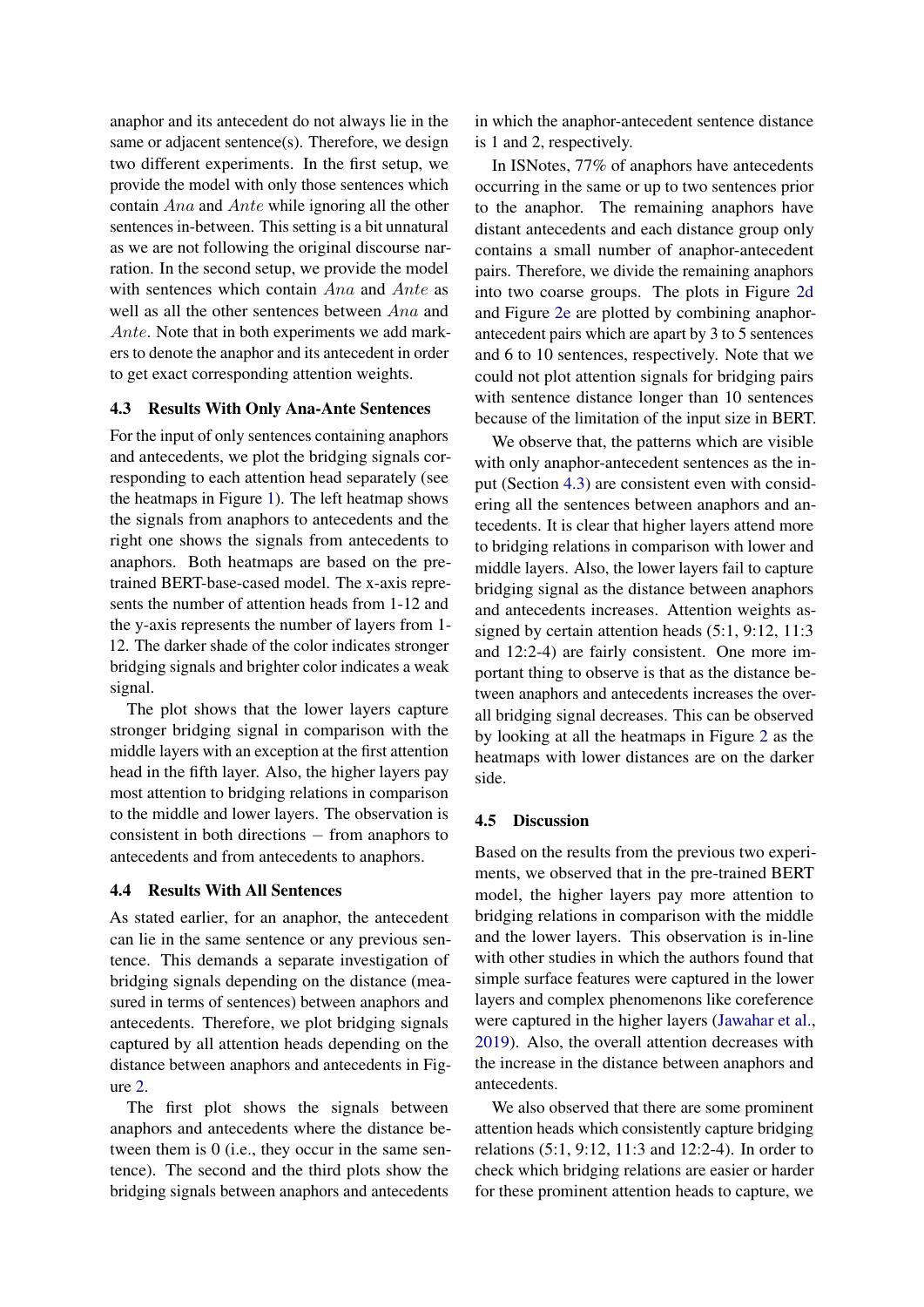| <b>Easy Bridging Relations</b>                                                                        |
|-------------------------------------------------------------------------------------------------------|
| The move will make the drug available free of charge for a time to children with the disease and      |
| symptoms of advanced infection.                                                                       |
| Last year, when the rising Orange River threatened to swamp the course, the same engineers            |
| who are pushing back the Atlantic rushed to build a wall to hold back the flood.                      |
| At age eight, Josephine Baker was sent by her mother to a white woman's house to do chores in         |
| exchange for meals and a place to sleep $-$ a place in the basement with the coal                     |
| <b>Difficult Bridging Relations</b>                                                                   |
| In addition, Delmed, which makes and sells a dialysis solution used in treating kidney diseases, said |
| negotiations about pricing had collapsed between it and a major distributor, National Medical Care    |
| Inc. Delmed said Robert S. Ehrlich resigned as chairman, president and chief executive.               |
| Mr. Ehrlich will continue as a director and a consultant.                                             |
| The night the Germans occupied all of France, Baker performed in Casablanca.                          |
| The Free French wore black arm bands, and when she sang "J'ai deux amours" they wept.                 |
| Ms. Rose is best on the early years and World War II.                                                 |
| In Geneva, however, they supported Iran's proposal because it would have left the Saudi percentage    |
| of the OPEC total intact, and increased actual Saudi volume to nearly 5.3M barrels daily from 5M.     |
| Some of the proposed modifications since, however, call on Saudi Arabia to "give back" to the         |
| production-sharing <b>pool</b> a token 23,000 barrels.                                                |

Table 1: Examples of easy and difficult bridging relations for the prominent heads to recognize. Bridging anaphors are typed in boldface, antecedents in underscore.

further investigated qualitatively to identify bridging pairs that get higher or lower attentions in these attention heads. Specifically, we consider pairs which have the bridging signal ratio (defined in Section 4.1) more than 70% as easier bridging relations for BERT heads to recognize. If the bridging signal ratio is less than 10%, then the corresponding bridging relation is considered as difficult for BERT heads to identify. We list a few easy and difficult examples in Table 1. In general, we observe that semantically closer pairs are easy for prominent heads to identify (e.g., house-basement, disease-infection). On the other hand, pairs that are distant and require more context-dependent as well as common-sense knowledge inference are difficult for the prominent heads to recognize.

## 5 Fill-in-the-gap Probing: LMs as Bridging Anaphora Resolvers

The transformer-based language models are trained with an objective to predict the masked tokens given the surrounding context. Thus, they can also produce a score for a word which can be placed at the masked token in a given sentence. We make use of this property of the language models and propose a novel formulation to understand the bridging anaphora resolution capacity of the pre-trained language models.

## 5.1 Of-Cloze Test

The syntactic prepositional structure (*X of Y*, such as "the door of house" or "the chairman of company") encodes a variety of bridging relations. Previous work has used this property to design features and develop embedding resources for bridging (Hou et al., 2013; Hou, 2018a,b).

Inspired by this observation, we formulate bridging anaphora resolution as a cloze task. Specifically, given a bridging anaphor and its context, we insert "of [MASK]" after the head word of the anaphor (see Example 1). We then calculate the probability of each candidate to be filled as the mask token. The highest scoring candidate is selected as the predicted antecedent for the anaphor. One of the advantages of our formulation is that we can easily control the scope of the context for each bridging anaphor (e.g., *no-context*, *local context* or *global context*). This allows us to test the effect of different types of context for bridging inference.

(1) *Original context*: The survey found that over a three-year period 22% of the firms said employees or owners had been robbed on their way to or from work or while on the job. Seventeen percent reported their customers being robbed.

*Cloze test context*: The survey found that over a three-year period 22% of the firms said employees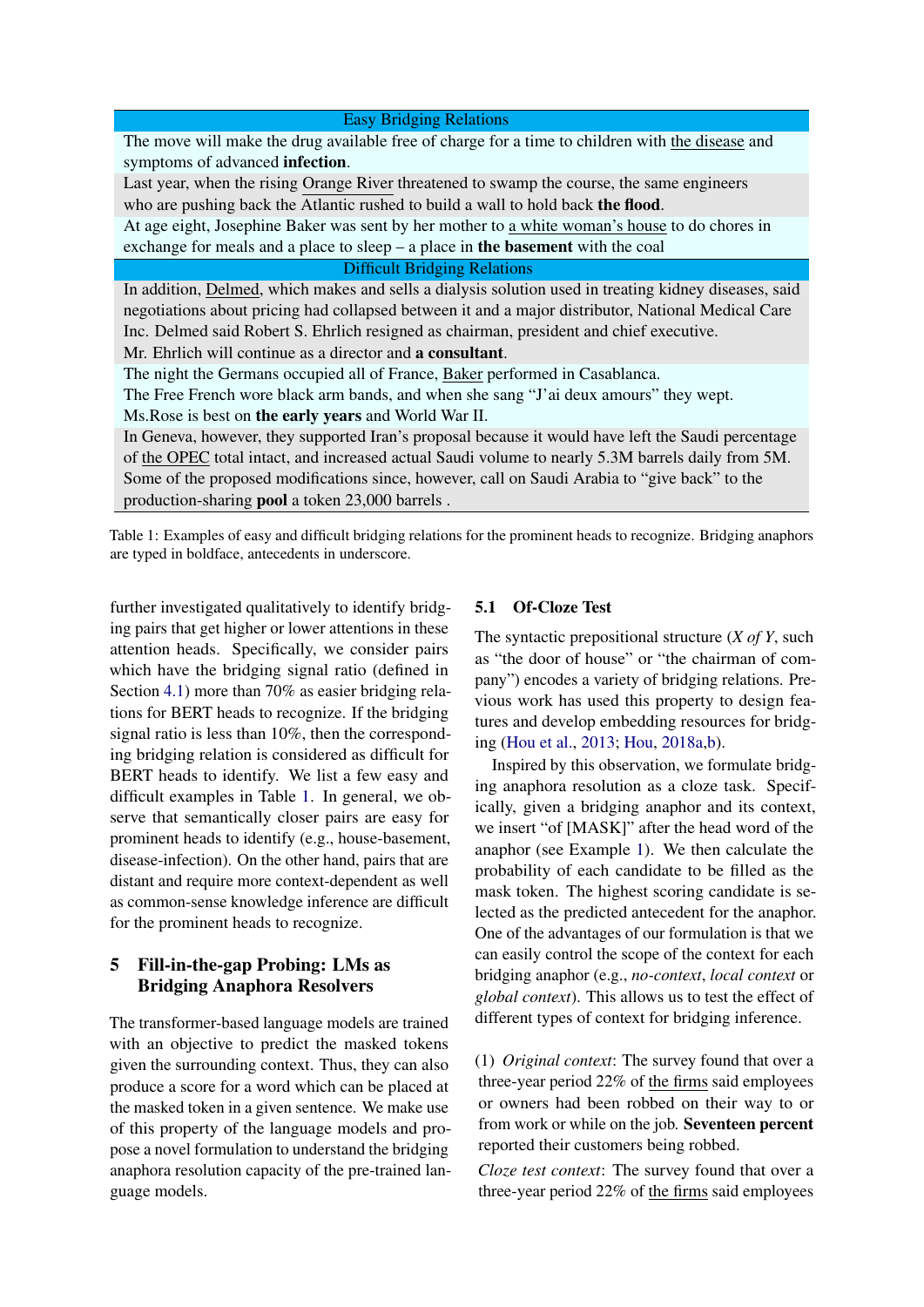or owners had been robbed on their way to or from work or while on the job. Seventeen percent of [MASK] reported their customers being robbed.

## 5.2 Experimental Setup

Recall that in our *Of-Cloze test*, antecedent candidates are provided and the highest scoring candidate is selected as the predicted antecedent. These candidates are formed by considering mentions which are occuring prior to the anaphor. We design two different experiment sets based on the scope of antecedent candidates and the surrounding context.

Candidates Scope In the first set of experiments, we consider two different sets of antecedent candidates for an anaphor a. The first set contains *salient and nearby mentions* as antecedent candidates. Here, mentions only from the first sentence of the document, previous two sentences preceding a and the sentence containing a are considered as candidates. This setup follows previous work on selecting antecedent candidates (Hou, 2020a). The second set contains *all mentions* occurring before the anaphor a from the whole document. The second setup of forming antecedent candidates is more challenging than the first one because the number of candidates increases which makes selecting the correct antecedent difficult.

Next, we provide the same context for anaphors in both of the experiments described above. We construct the context  $c$  for the bridging anaphor a. Precisely, c contains the first sentence of the document, the previous two sentences occurring before  $a$ , as well as the sentence containing  $a$ . We replace the head of  $a$  as "of [MASK]".

We also compare this fill-in-the-gap probing approach with the attention heads-based approach for resolving bridging anaphors. Specifically, we use the prominent heads in BERT for identifying bridging relations from Section 4. Here, we obtained attention weights from an anaphor head to all antecedent candidate heads by adding attentions from prominent heads 5:1, 9:12, 11:3, and 12:2-4. Then the highest scoring candidate is predicted as the antecedent for the anaphor.

Context Scope In the second set of experiments, we concentrate on probing the behavior of language models at capturing bridging relations with different contexts. We experiment with the following four settings:

• a. Only anaphor: in this setup, only the

anaphor phrase (with "of [MASK]" being inserted after the anaphor's head word) is given as the input to the model.

- b. Anaphor sentence: the sentence containing the anaphor is provided. The phrase "of [MASK]" is inserted after the head word of the anaphor.
- c. Ante+Ana sentence: on top of b, the sentence containing the antecedent is also included in the context.
- d. More context: on top of b, the first sentence from the document as well as the previous two sentences preceding the anaphor are included.

Without "of" Context To test the effect of the strong bridging indicating signal "*of* ", we further execute another set of experiments. Specifically, We remove "of" from "anaphor $_{head}$  of [MASK]" and instead, provide "anaphor $_{head}$  [MASK]" for each type of the context described above.

Perturbed Context In this setting, we perturb the context by randomly shuffling the words in the context except for the anaphor and antecedent phrases for each type of the context mentioned above. Note that we still have the "*of*" indicator in this setup.

## 5.3 Results and Discussion

## 5.3.1 Results on Candidates Scope

Table 2 shows the accuracy of using only the *prominent heads* and our *Of-Cloze* test approach for bridging anaphora resolution. All experiments are based on the same context (i.e., the sentence containing an anaphor, the previous two sentences preceding the anaphor as well as the first sentence from the document).

We find that the *Of-Cloze* probing approach achieves higher result in comparison to the prominent attention head approach (31.64% vs. 20.15%) under the same conditions. One reason might be that although other attention heads do not significantly attend to bridging relations but cumulatively they are effective.

We also observe that in the *Of-Cloze* test, the results of using salient/nearby mentions as antecedent candidates are better than choosing antecedents from all previous mentions (Row (2) vs. Row (3), and Row (2) vs. Row (4)). This is because the model has to choose from a smaller number of candidates in the first case as the average number of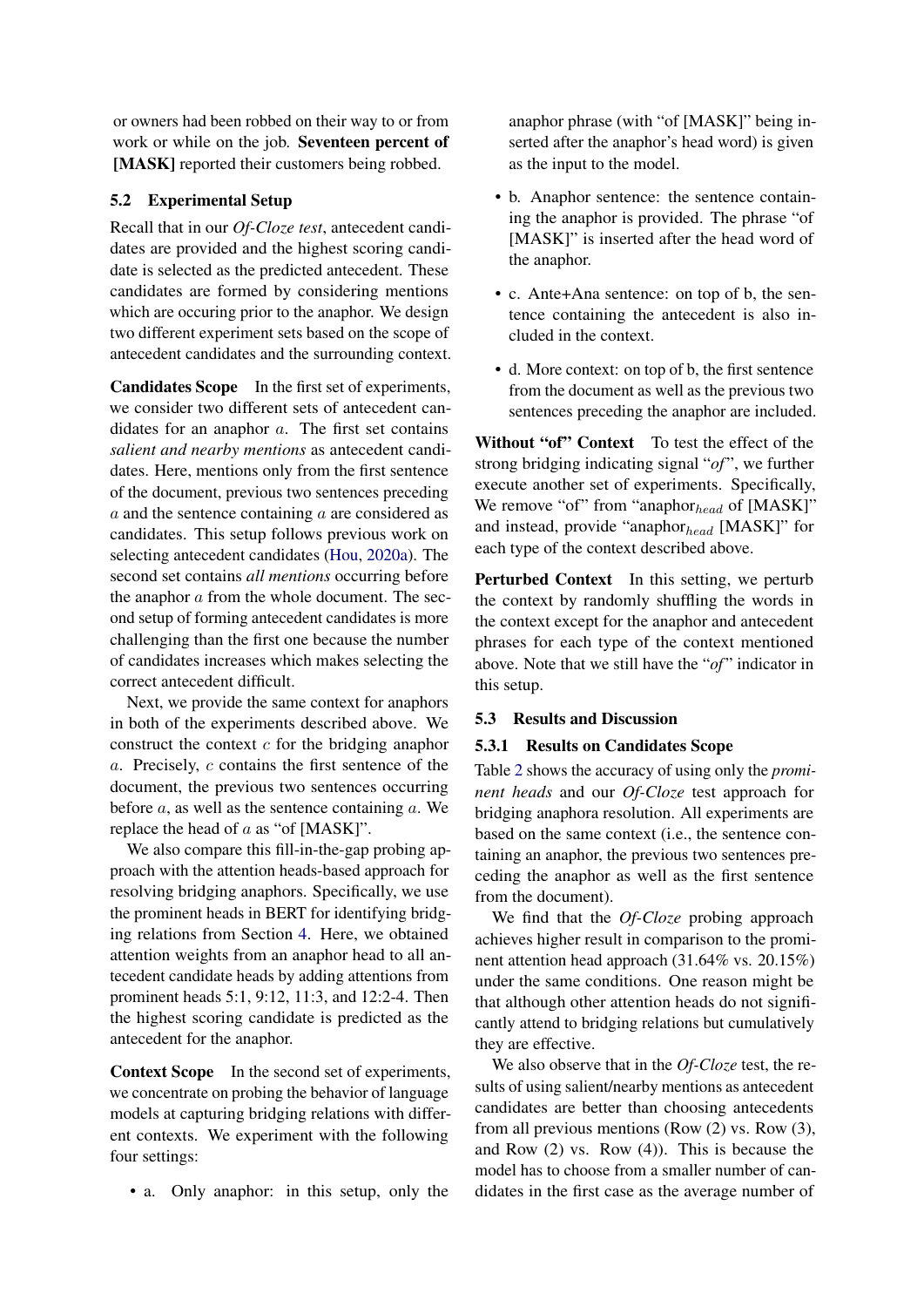| Antecedent                                                                | No.             | <b>BERT-</b> | <b>BERT-</b> | RoBERTa-    | RoBERTa- |  |  |  |  |  |
|---------------------------------------------------------------------------|-----------------|--------------|--------------|-------------|----------|--|--|--|--|--|
| <b>Candidate Scope</b>                                                    | <b>Anaphors</b> | <b>Base</b>  | Large        | <b>Base</b> | Large    |  |  |  |  |  |
| Prominent attention heads                                                 |                 |              |              |             |          |  |  |  |  |  |
| (1) Salient/nearby mentions                                               | 531             | 20.15        |              |             |          |  |  |  |  |  |
| Of-Cloze Test                                                             |                 |              |              |             |          |  |  |  |  |  |
| (2) Salient/nearby mentions                                               | 531             | 31.64        | 33.71        | 34.08       | 34.65    |  |  |  |  |  |
| (3) All previous mentions                                                 | 622             | 26.36        | 28.78        | 27.49       | 29.90    |  |  |  |  |  |
| Of-Cloze Test: Anaphors with antecedents in the provided contexts         |                 |              |              |             |          |  |  |  |  |  |
| (4) All previous mentions                                                 | 531             | 29.00        | 30.88        | 30.32       | 32.39    |  |  |  |  |  |
| Of-Cloze Test: Anaphors with antecedents outside of the provided contexts |                 |              |              |             |          |  |  |  |  |  |
| (5) All previous mentions                                                 | 91              | 10.98        | 16.48        | 10.98       | 15.38    |  |  |  |  |  |

Table 2: Result of selecting antecedents for anaphors with two different probing approaches (*Prominent attention heads* and *Of-Cloze Test*) based on the same context. Accuracy is calculated over a different number of anaphors.

| <b>Distance</b>      | Accuracy | <b>Context Scope</b> | with<br>46f | without | perturb |
|----------------------|----------|----------------------|-------------|---------|---------|
| salient <sup>*</sup> | 38.65    |                      |             | ``of"   |         |
| 0                    | 26.92    | only anaphor         | 17.20       | 5.62    |         |
|                      | 20.58    | ana sent.            | 22.82       | 7.71    | 10.28   |
| 2                    | 17.30    | ana+ante sent.       | 27.81       | 9.61    | 10.93   |
| >2                   | 10.98    | more context         | 26.36       | 12.21   | 11.41   |

Table 3: Anaphor-antecedent distance-wise accuracy with the BERT-base-cased model. \* indicates that the antecedent is in the first sentence of the document.

antecedent candidates are only 22 per anaphor as opposed to 148 in the later case.

We further divide 622 anaphors in Row (3) into two groups (Row (4) and Row (5) in Table 2) depending on whether the corresponding antecedents occur in the provided contexts. It can be seen that the performance is significantly better when antecedents occur in the contexts.

Finally, when comparing the results of each language model in each row separately, it seems that the bigger models are always better at capturing bridging information. In general, the RoBERTalarge model performs better than other models except when antecedents do not occur in the provided contexts (Row (5)).

Note that the results in Table 2 are not calculated over all 663 anaphors in ISNotes. Therefore, if the results are normalized over all anaphors then we get the best result with the RoBERTa-large model (28.05%), which is reasonably fine in comparison with the state-of-the-art result of 50.08% (Hou, 2020a) given that the model is not fine-tuned for the bridging task.

Table 4: Accuracy of selecting antecedents with different types of context using BERT-of-Cloze Test.

#### 5.3.2 Results on Ana-Ante Distance

We further analyze the results of choosing antecedents obtained using the BERT-base-cased model with all previous mentions as the antecedent candidate scope in our Of-Cloze test probing experiment (Row (3) in Table 2) to understand the effect of distance between anaphors and antecedents. The results are shown in Table 3.

In general, it seems that the accuracy decreases as the distance between anaphors and antecedents increases except when antecedents are from the first sentences of the documents. This is related to the position bias in news articles from ISNotes. Normally globally salient entities are often introduced in the beginning of a new article and these entities are preferred as antecedents.

The other reason for the lower results in case of antecedents being away for more than two sentences might be that these antecedents are absent from the provided context.

## 5.3.3 Results on Different Contexts

The results of experiments with different types of context are shown in Table 4. All experiments are based on the BERT-base-cased model with all pre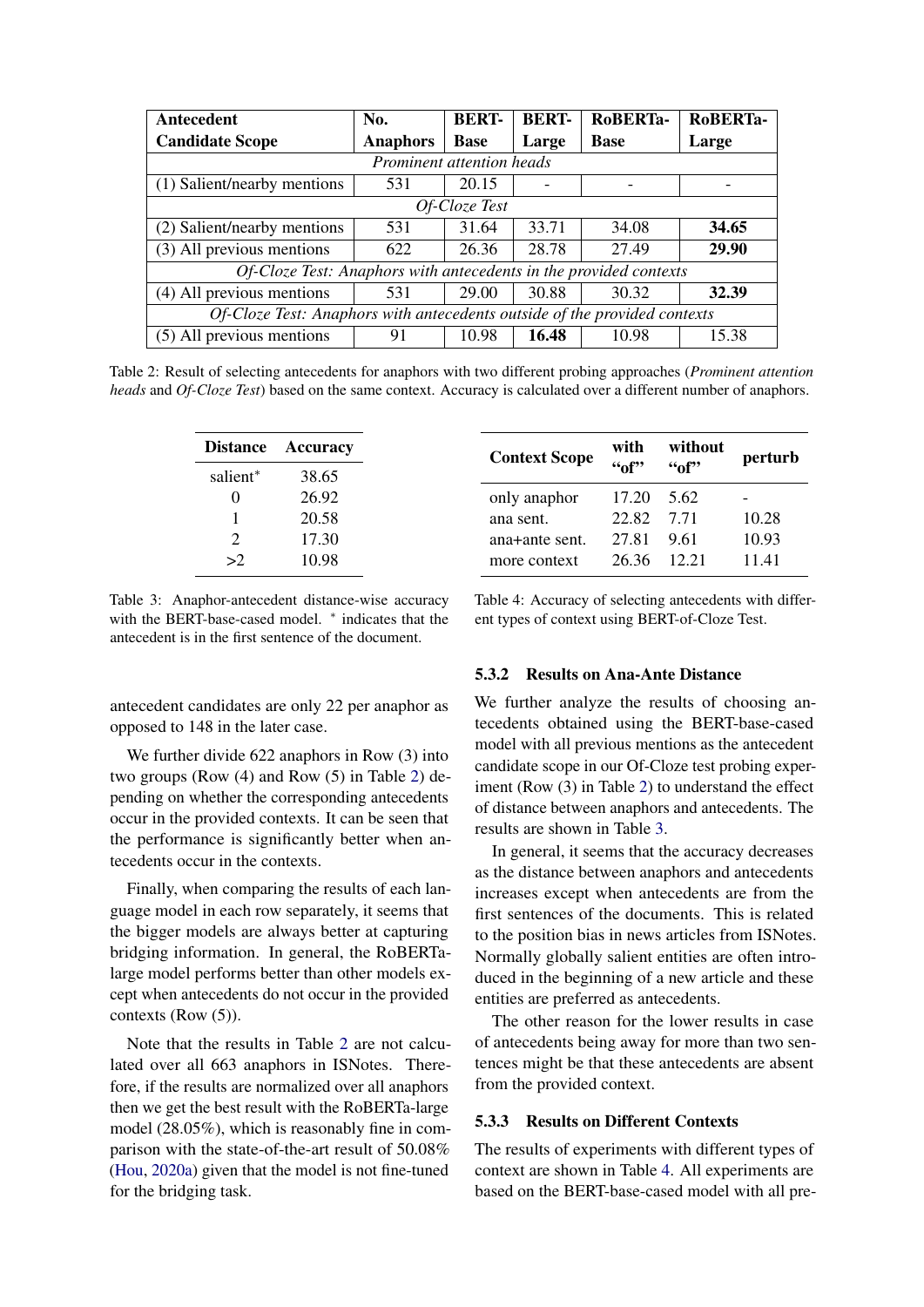vious mentions as the antecedent candidate scope. We refer to this model as *BERT-Of-Cloze* in the following discussion.

In the first column of the table, *BERT-Of-Cloze* achieves an accuracy score of 17.20% with only the anaphor information plus "*of [mask]*". We can see that the results improve incrementally with the addition of context. More specifically, the accuracy score improves from 17.20% to 22.82% by adding sentences containing anaphors. Adding sentences which contain antecedents (*ana + ante sent.*) further improves the accuracy score to 27.81%. Finally, adding more local context and the first sentence leads to an accuracy score of 26.36%. Note that compared to "*ana + ante sent.*", "*more context*" represents a more realistic scenario in which we do not assume that the antecedent position information is known beforehand. In general, the results in the first column of Table 4 indicate that the model can leverage context information when predicting antecedents for bridging anaphors.

Results reduce drastically when *"of"* is removed from the "anaphor of [MASK]" phrase (Table 4, column:2) from all context scopes. Without this indicator, the language model cannot make sense of two adjacent tokens such as "*consultant company*".

It is interesting to see that the results reduced drastically as well when we perturb the context between the anaphor and antecedent (Table 4, last column). This establishes the importance of meaningful context for performing bridging inference effectively in transformer language models.

## 5.4 Error Analysis: *Of-Cloze test*

We analyzed anaphor-antecedent pairs that are linked wrongly by the *Of-Cloze* formulation and observed some common erros.

Failure at capturing sophisticated commonsense knowledge: We found that the pre-trained transformer language model such as BERT acquires simple common-sense knowledge, therefore it can link anaphor-antecedent pairs such as "*sand–dunes*" and "*principal–school*". But it fails at capturing sophisticated knowledge, such as "*consultant–Delmed (a company)*" and "*pool– OPEC (Organization of petroleum countries)*". This might be happening because of the rare cooccurrences of these pairs in the original text on which BERT is pre-trained. Also, BERT has inherent limitations at acquiring such structured knowledge (Park et al., 2020).

Language modelling bias: In our *Of-Cloze test* probing, we use pre-trained transformer language models without fine-tuning. As a result, the model fills masked tokens that are fit according to the language modeling objective, not for bridging resolution. Thus, sometimes, the selected token perfectly makes sense in the single sentence but the choice is incorrect in the broader context. Consider the example, "Only 22% of [MASK] supported private security patrols [...]". BERT predicts "*police*" as a suitable antecedent that produces a meaningful local sentence. However, the correct antecedent is "*correspondents*" according to the surrounding context of this sentence.

Unsuitable formulation for set-relations: Our *Of-Cloze* formulation produces awkward phrases for some bridging pairs that possess set-relations. Considering a bridging pair − "*One man - employees*", in this case the model should assign high score for the phrase − "One man *of* employees". But, as this phrase is quite clumsy, BERT naturally being a language model assigns low scores for these pairs.

## 6 Conclusions

We investigated the effectiveness of pre-trained transformer language models in capturing bridging relation inference by employing two distinct but complementary approaches.

In the first approach, we probed individual attention heads in BERT and observed that attention heads from higher layers prominently captured bridging compared to the middle and lower layers and some specific attention heads consistently looked for bridging relation. In our second approach, we considered using language models for bridging anaphora resolution by formulating the task as a *Of-Cloze* test. We carefully designed experiments to test the influence of different types of context for language models to resolve bridging anaphors. Our results indicate that pre-trained transformer language models encode substantial information about bridging.

Finally, in this work, we only focus on understanding the capacity of the pre-trained language models for bridging inference. Based on the insights we gained from the current probing study, in the future, we plan to explore how to better use pretrained transformer language models for bridging resolution.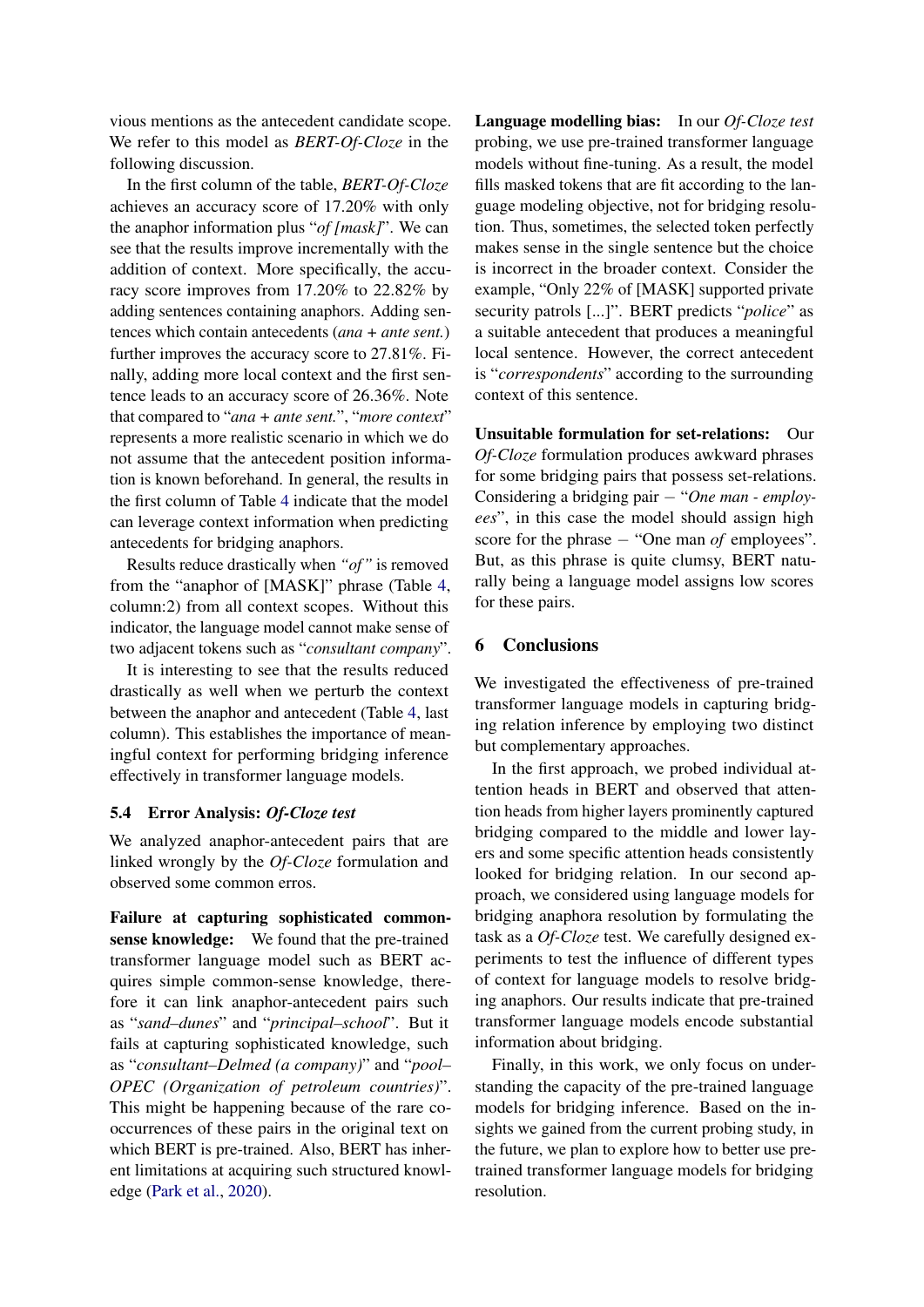## Acknowledgements

We thank the three anonymous reviewers for their comments and feedback. This work was partially supported by the French National Research Agency via grant no ANR-16-CE33-0011-01 as well as by CPER Nord-Pas de Calais/FEDER DATA Advanced data science and technologies 2015-2020.

#### References

- Nicholas Asher and Alex Lascarides. 1998. Bridging. *Journal of Semantics*, 15:83–113.
- Johan Bos, Paul Buitelaar, and Anne Marie Mineur. 1995. Bridging as coercive accomodation. In *Working Notes of the Edinburgh Conference on Computational Logic and Natural Language Processing (CLNLP-95), Human Communications Research Centre, University of Edinburgh, Edinburgh, U.K.*
- Herbert H. Clark. 1975. Bridging. In *Proceedings of the Conference on Theoretical Issues in Natural Language Processing,* Cambridge, Mass., June 1975, pages 169–174.
- Kevin Clark, Urvashi Khandelwal, Omer Levy, and Christopher D. Manning. 2019. [What does BERT](https://doi.org/10.18653/v1/W19-4828) [look at? an analysis of BERT's attention.](https://doi.org/10.18653/v1/W19-4828) In *Proceedings of the 2019 ACL Workshop BlackboxNLP: Analyzing and Interpreting Neural Networks for NLP*, pages 276–286, Florence, Italy. Association for Computational Linguistics.
- Jeff Da and Jungo Kasai. 2019. [Cracking the contex](https://doi.org/10.18653/v1/D19-6001)[tual commonsense code: Understanding common](https://doi.org/10.18653/v1/D19-6001)[sense reasoning aptitude of deep contextual repre](https://doi.org/10.18653/v1/D19-6001)[sentations.](https://doi.org/10.18653/v1/D19-6001) In *Proceedings of the First Workshop on Commonsense Inference in Natural Language Processing*, pages 1–12, Hong Kong, China. Association for Computational Linguistics.
- Jacob Devlin, Ming-Wei Chang, Kenton Lee, and Kristina Toutanova. 2019. [BERT: Pre-training of](https://doi.org/10.18653/v1/N19-1423) [deep bidirectional transformers for language under](https://doi.org/10.18653/v1/N19-1423)[standing.](https://doi.org/10.18653/v1/N19-1423) In *Proceedings of the 2019 Conference of the North American Chapter of the Association for Computational Linguistics: Human Language Technologies, Volume 1 (Long and Short Papers)*, pages 4171–4186, Minneapolis, Minnesota. Association for Computational Linguistics.
- Yoav Goldberg. 2019. Assessing BERT's syntactic abilities. *ArXiv*, abs/1901.05287.
- Yufang Hou. 2018a. [A deterministic algorithm for](https://doi.org/10.18653/v1/D18-1219) [bridging anaphora resolution.](https://doi.org/10.18653/v1/D18-1219) In *Proceedings of the 2018 Conference on Empirical Methods in Natural Language Processing*, pages 1938–1948, Brussels, Belgium. Association for Computational Linguistics.
- Yufang Hou. 2018b. [Enhanced word representations](https://doi.org/10.18653/v1/N18-2001) [for bridging anaphora resolution.](https://doi.org/10.18653/v1/N18-2001) In *Proceedings of the 2018 Conference of the North American Chapter of the Association for Computational Linguistics: Human Language Technologies, Volume 2 (Short Papers)*, pages 1–7, New Orleans, Louisiana. Association for Computational Linguistics.
- Yufang Hou. 2020a. [Bridging anaphora resolution as](https://doi.org/10.18653/v1/2020.acl-main.132) [question answering.](https://doi.org/10.18653/v1/2020.acl-main.132) In *Proceedings of the 58th Annual Meeting of the Association for Computational Linguistics*, pages 1428–1438, Online. Association for Computational Linguistics.
- Yufang Hou. 2020b. Fine-grained information status classification using discourse context-aware BERT. In *Proceedings of the 28th International Conference on Computational Linguistics*, Barcelona, Spain. Association for Computational Linguistics.
- Yufang Hou, Katja Markert, and Michael Strube. 2013. [Global inference for bridging anaphora resolution.](https://www.aclweb.org/anthology/N13-1111) In *Proceedings of the 2013 Conference of the North American Chapter of the Association for Computational Linguistics: Human Language Technologies*, pages 907–917, Atlanta, Georgia. Association for Computational Linguistics.
- Phu Mon Htut, Jason Phang, Shikha Bordia, and Samuel R. Bowman. 2019. Do attention heads in bert track syntactic dependencies? *ArXiv*, abs/1911.12246.
- Sarthak Jain and Byron C. Wallace. 2019. [Attention is](https://doi.org/10.18653/v1/N19-1357) [not Explanation.](https://doi.org/10.18653/v1/N19-1357) In *Proceedings of the 2019 Conference of the North American Chapter of the Association for Computational Linguistics: Human Language Technologies, Volume 1 (Long and Short Papers)*, pages 3543–3556, Minneapolis, Minnesota. Association for Computational Linguistics.
- Ganesh Jawahar, Benoît Sagot, and Djamé Seddah. 2019. [What does BERT learn about the structure](https://doi.org/10.18653/v1/P19-1356) [of language?](https://doi.org/10.18653/v1/P19-1356) In *Proceedings of the 57th Annual Meeting of the Association for Computational Linguistics*, pages 3651–3657, Florence, Italy. Association for Computational Linguistics.
- Olga Kovaleva, Alexey Romanov, Anna Rogers, and Anna Rumshisky. 2019. [Revealing the dark secrets](https://doi.org/10.18653/v1/D19-1445) [of BERT.](https://doi.org/10.18653/v1/D19-1445) In *Proceedings of the 2019 Conference on Empirical Methods in Natural Language Processing and the 9th International Joint Conference on Natural Language Processing (EMNLP-IJCNLP)*, pages 4365–4374, Hong Kong, China. Association for Computational Linguistics.
- Katja Markert, Yufang Hou, and Michael Strube. 2012. [Collective classification for fine-grained information](https://www.aclweb.org/anthology/P12-1084) [status.](https://www.aclweb.org/anthology/P12-1084) In *Proceedings of the 50th Annual Meeting of the Association for Computational Linguistics (Volume 1: Long Papers)*, pages 795–804, Jeju Island, Korea. Association for Computational Linguistics.